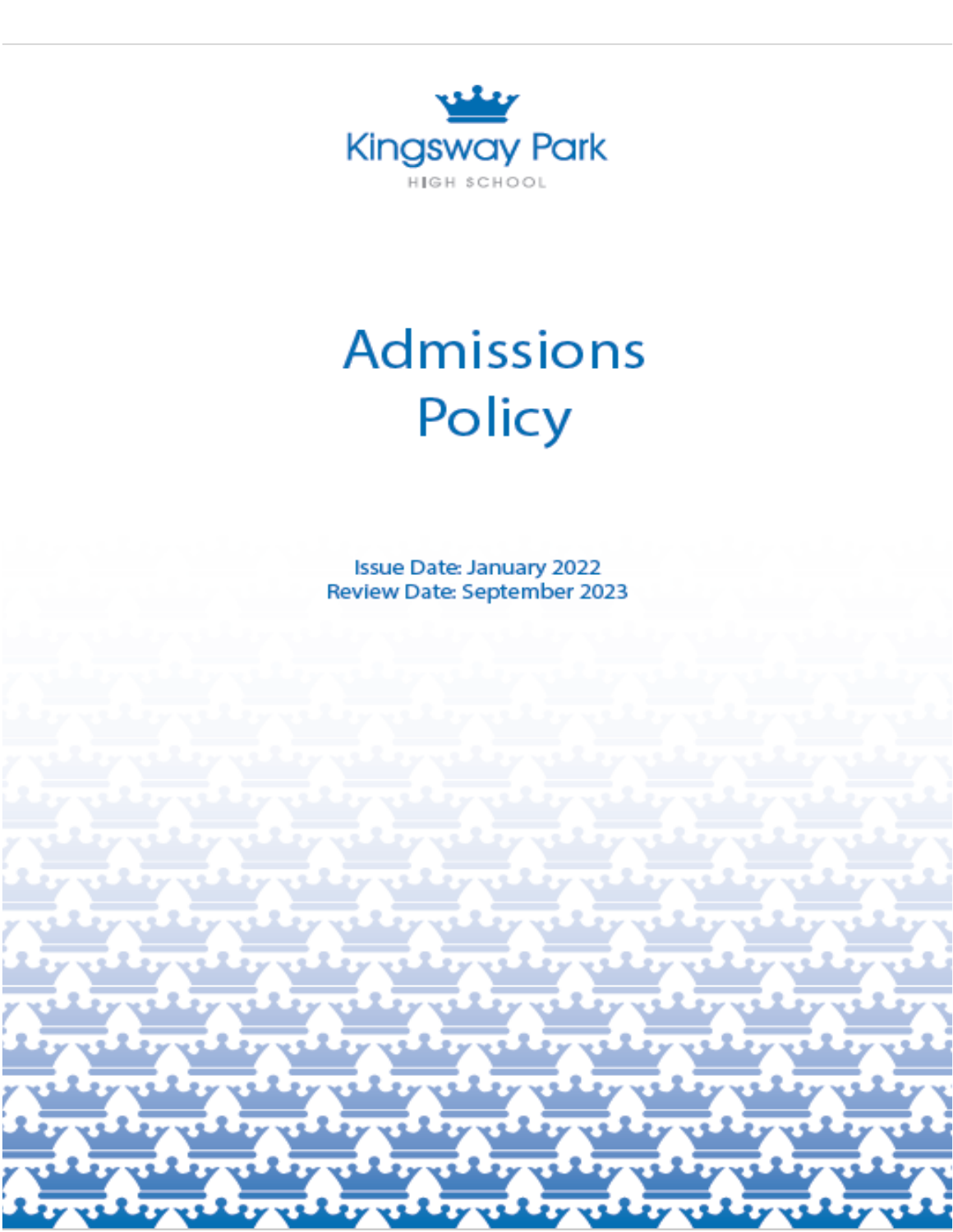# **Policy Ethos**

This policy reflects the aim of the Altus Education Partnership (AEP) to build a sense of pride in the academy, in the community and in Britain. This aim is reflected in the academy's admissions policy which ensures that the academy is for the local community. The 11-16 academy is nondenominational and co-educational with 10 forms of entry to meet the local need and support the local authority to meet its statutory duty to provide a school place for every child. As an Academy, the Academy Trust (AEP) is the Admissions Authority and is responsible for taking decisions on applications for admissions. The Trust will use the local authority's co-ordinated admissions scheme as the administrative means of admission to the academy.

#### **In-Year Transfers**

Parents/Carers who would like their child to transfer to Kingsway Park from another secondary school must complete an In-Year Transfer Application Form and return this to the School Admissions Team at Rochdale Local Authority. If places are available, children qualifying under the published admissions criteria will be admitted. If there are more applicants than places available, then the published oversubscription criteria listed below will be applied.

## **The Policy**

• Kingsway Park has an admission number of 270 students for entry in year 7

- The academy will accordingly admit at least 270 Year 7 students each year if sufficient admissions / applications are received
- All applicants will be admitted if there are 270 or fewer applications
- If there are more than 270 applications the following oversubscription criteria will

apply in the following order:

#### **Children with statements of Special Educational Needs or an Education Health and Care Plan. (EHCP)**

Where students have a statement of Special Educational Needs or an Education, Health and Care Plan that names this school, then Kingsway Park High School has a statutory duty to admit these students. This means that children with such a statement will be allocated a place at Kingsway Park High School before any other places are allocated to other students.

#### **Children in the care of the Local Authority (Looked after Children – LAC)**

Children who are in public care, or children who were previously looked after but ceased to be so because they became adopted or became subject to a residence or special guardianship order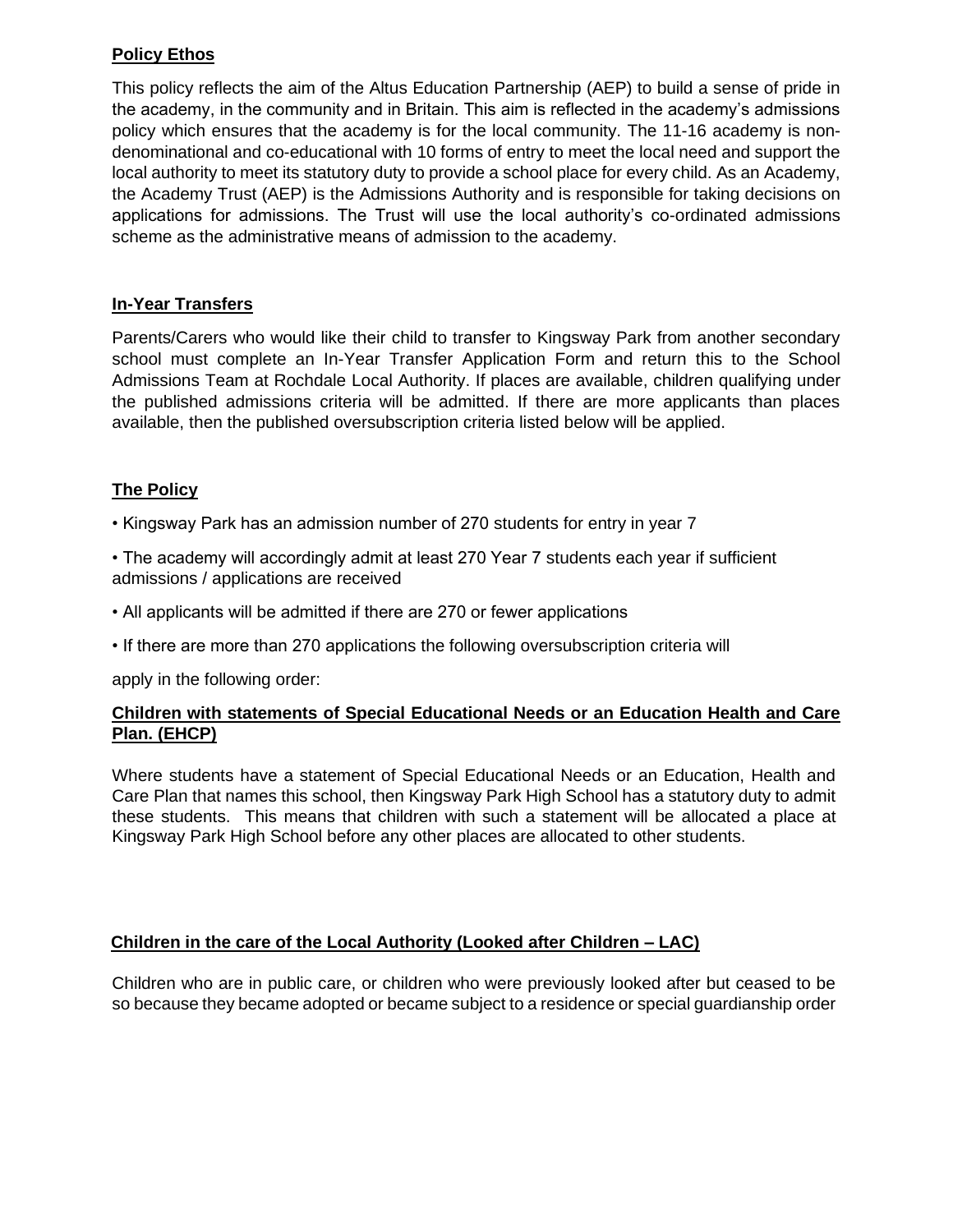#### **Children with exceptional medical needs or exceptional welfare considerations which are directly relevant to Kingsway Park High School**

Exceptional medical needs must be supported at the time of application by a letter from a GP, hospital consultant or other medical professional indicating how a student's medical condition relates to the preference for Kingsway Park High School.

Exceptional welfare considerations (such as children at risk must be supported at the time of application by a letter from a supporting agency (e.g. Social Worker, Family Support Worker, Education Welfare officer) indicating how the circumstances relate to Kingsway Park High School. These criteria will consider issues relevant to the child and/or the family in line with the Equalities Act 2010. If exceptional medical or welfare grounds are claimed after the allocation procedure has been completed, it might not be possible to allocate a place at Kingsway Park High School under this priority.

#### **Children with an older sibling attending the school at the time of admission**

A sibling is defined as a brother or sister, stepbrother or stepsister, and half-brother or half-sister. A sibling must be living at the same address and not be a cousin or other relative. You may only claim this priority if your child has an older sibling who will be in attendance at Kingsway Park High School when your child starts in SEPTEMBER 2022.

#### **Children eligible for service premium**

Children eligible for admission under this priority are those where: -

- One of their parents is serving in the regular armed forces
- One of their parents served in the regular armed forces in the last 3 years
- One of their parents dies while serving in the armed forces and the Armed Forces Compensation Scheme (AFCS) and the War Pensions Scheme (WPS)

#### **Proximity and ease of access – where you live**

Once places have been allocated using the criteria 1-5 then any remaining places are allocated on the basis of relative proximity and ease of access to Kingsway Park High School.

Distances will be determined by measuring the shortest suitable walking distance to Kingsway Park High School and deducting the shorter suitable walking distance to alternative schools. This figure will give the difference in distance that one child would have to travel compared to another, and so establish a priority ranking. This will mean that those living furthest from an alternative school will have priority for their nearest school. These schools will include all communities, voluntary controlled, foundation and academy schools whether in the Rochdale Borough or not.

It should be noted that in looking at ease of access bus routes are NOT used.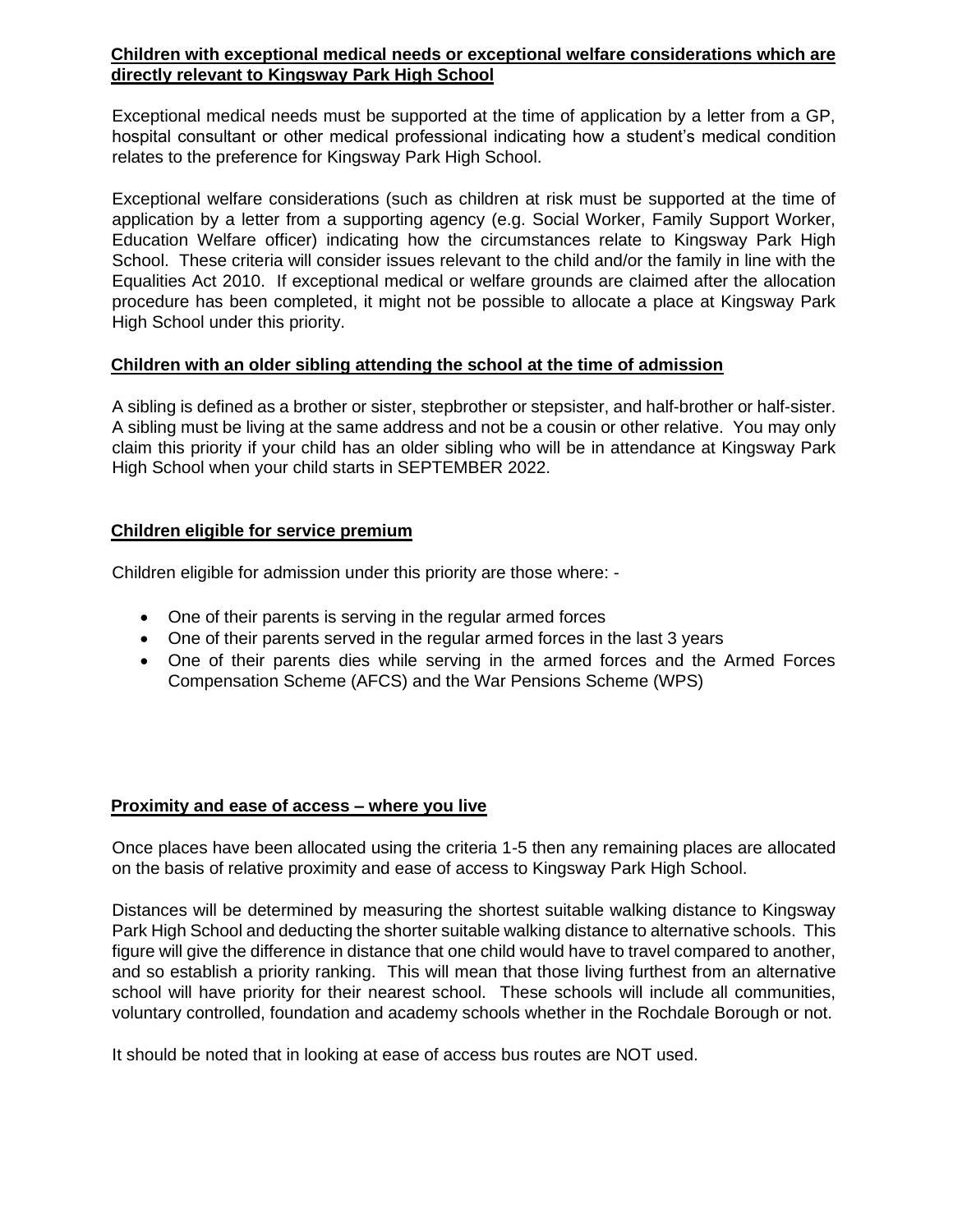#### **Children of staff at the school**

- Children are defined as son/daughter or stepson/stepdaughter
- Any member of staff employed at the school at the time at which the application for admission to the school is made and/or
- The member of staff is recruited to fill a vacant post for which there is a demonstrable skill shortage

#### **Allocation of places to twins/multiple births/same year group siblings**

Where a single place remains at Kingsway Park High School and the application being considered is for twins or children from multiple births or same year groups siblings then a place will be offered ABOVE the PAN to accommodate each child.

## **The Right to Appeal**

If an application for admission or a within year transfer request has been turned down by the Governing Body of Kingsway Park High School, then parents/carers can appeal to an Independent Appeals panel. This appeal must be made in writing to Rochdale Local Authority Legal Service Team within 20 school days of notification of refusal.

The decision of the appeals panel is binding on all parties.

#### **Within year transfers and application outside the normal admission round in September**

Parents/carers who would like their child to transfer to Kingsway Park High School from another school must complete a WITHIN YEAR transfer application form (Online) and return this to the school Admissions Team at Rochdale Local Authority. This form can be obtained from the local Authority or completed on its website.

If places are available, children qualifying under the published admission criteria will be admitted.

Kingsway Park High School will process these applications within 10 days of receipt.

#### **Policy Review and Consultations**

Kingsway Park High School Governing Body will review and approve the Admissions policy annually.

Consultation on admission arrangements will take place whenever there are significant changes to the policy or every 7 years if there are no significant change.

Consultation will be a minimum of 8 weeks and will take place between  $1<sup>st</sup>$  November and  $1<sup>st</sup>$ March in the academic year before the arrangements are to apply.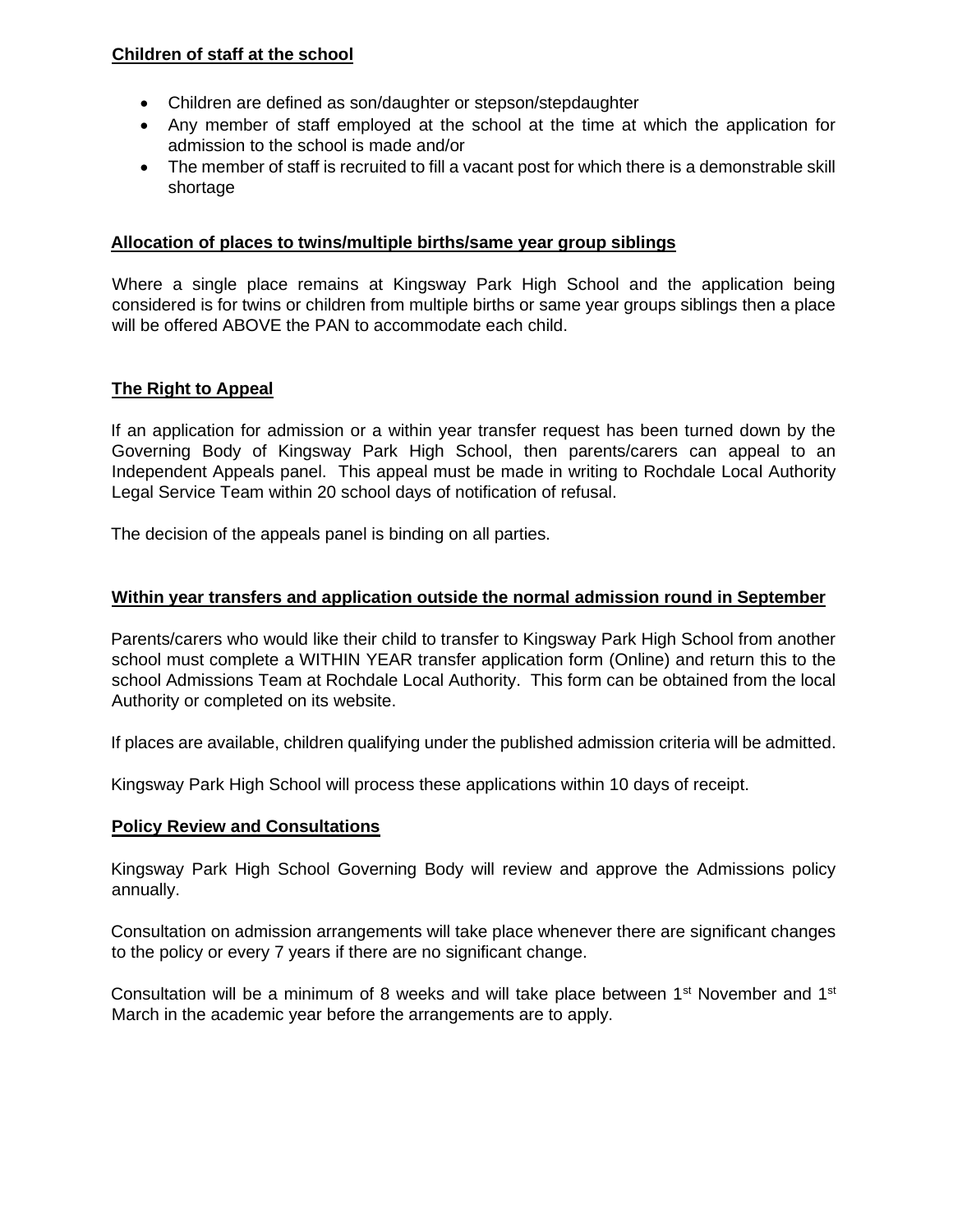# **Tie-breaks**

Proximity to Kingsway Park will first be applied if the school is oversubscribed in criteria above with those living closest to the academy having priority for admission. Applicants living nearest to the school will be given priority. Random allocation will be used as a tie-break to decide who has highest priority for admission if the distance between a child's home and the academy is equidistant in any individual case. For random allocation the children's names go into a hat (metaphorically) and the first ones drawn out by someone unconnected with the school get in. However, if children of multiple birth (twins and triplets) are tied for the final place, those siblings will be admitted over PAN.

## **Waiting lists**

• Where in any year Kingsway Park receives more applications for places than there are places available, a waiting list will operate.

• This waiting list will be maintained by Kingsway Park High School, and it will be open to any parent to ask for his or her child's name to be placed on the waiting list, following an unsuccessful application.

• A students position on the waiting list will be determined solely in accordance with the oversubscription criteria.

• Where places become vacant, they will be allocated to students on the waiting list in accordance with the oversubscription criteria

• The waiting list will be reordered in accordance with the oversubscription criteria whenever anyone is added to or leaves it.

# **Appeals**

• All applicants refused a place have a right of appeal to an independent appeal panel constituted and operated in accordance with the School Admission Appeals Code

• Information on the appeals process is on our website.

• If an application for admission or an In-year transfer request has been turned down by Kingsway Park High School, parents/carers can appeal to an Independent Appeals Panel. This appeal must be made in writing to Rochdale Local Authority Legal Services Team within 20 school days of notification of refusal. The date of notification of the appeal date will be shared with you and a decision following the appeal should be with you within two working days after posting by first class post. The decision of the appeals panel is binding on all parties.